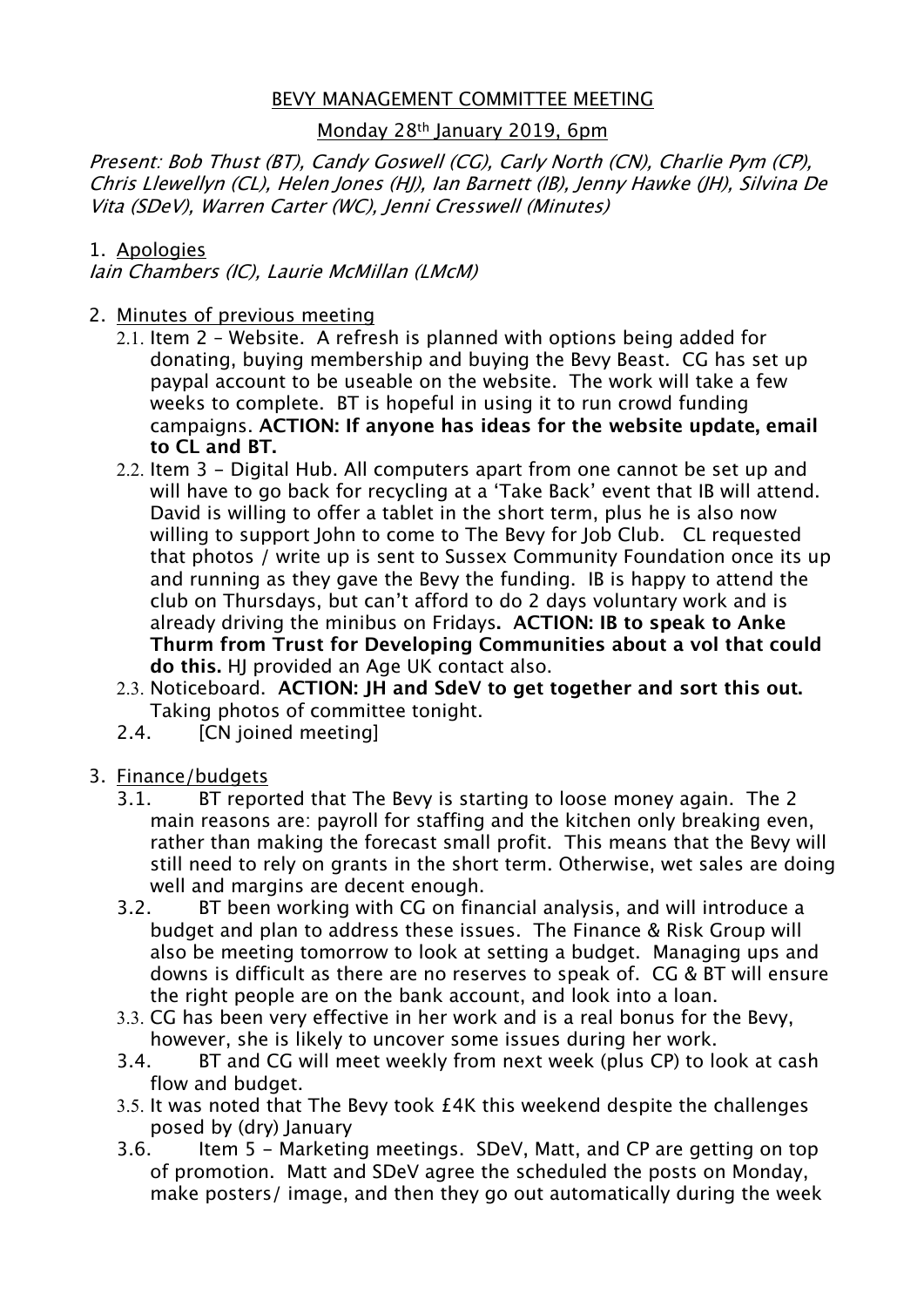using Hootsuite. This is working well with Jim.

- 3.7. It was noted that there a lot of events planned and that bookings of the space has brought a good income for January. There were also 40 roasts on Sunday. It is hoped that this is a pattern that will continue with a suggested St. George's day beer festival with Holler, Churches Summer sing along and further partnering with other people/ groups.
- 3.8. WC is meeting with a senior manager for Albion in the Community and their Smoking Cessation group will be charged for room hire going forward. It was acknowledged that need to be transparent about CN's role at the Bevy / AIC.
- 3.9. BT is meeting with Dave Boyle at the end of month to look at crowdfunding options for the Bevy; this will need to be for a specific idea/project. **ACTION: all to think about this. E.g. cooking project, maintenance, building repairs.**
- 3.10. IB meeting Kier Construction Friday and this will identify what remains to be paid for.
- 3.11. CL is meeting with crowdfunder (for his foundation) and looking for 5 community projects to give £5K and training to run their own campaign and site. **ACTION: ALL let CL know if there are any small community groups that would benefit from £5K funding and training.** Dementia café and other organisations running at the Bevy might be interested in the opportunity.
- 4. Food Group
	- 4.1. **IH reported that as noted at the last meeting, there have been** implications for the kitchen with Ben leaving. There is no budget for 2 full time chefs; Marco and Baz make up just under one full time post.
	- 4.2. Breakfast has been re-branded and menus are being re-done with Sunday roasts prominent and links to family cooking. The food it becoming more consistent and this is essential. Most of food ingredients are coming from Real Junk Food project and this will help reduce costs on food. On days when St. John's volunteers undertake food prep, it would free up Baz for food theme nights, for example.
	- 4.3. JH plan for food is from 11<sup>th</sup> February to re-launch community lunches and main bar menu, starting little and aiming for consistency, and re-introduce theme nights. Lunchtime plan: Mondays - Helen's group, Tuesdays – Real Junk Food, Wednesdays – Andrew with Will, so some leftovers/ ingredients, Thursdays – Real Junk Food, Fridays – Friday Friends, Saturdays breakfasts and main bar menu, Sundays – Roasts.
	- 4.4. It was noted that numbers for Sunday roasts is very variable and this has led to volunteers having very busy days (such as last Sunday with 40 roasts). It was agreed that it would be good to have a pool of volunteers to call on if Sunday bookings are high. It was also discussed that a Kitchen Porter could be paid for on Sundays once roasts become a settled demand.
	- 4.5. Bar staff can cook all the evening meals and won't need a chef. There will be staff training for reheating and presentation, and most have food safety qualifications. Although it was noted that online food hygiene training was questionable. CN could run a course in house to ensure that the staff have the practical skills to back up online training.
	- 4.6. It was agreed to launch the menu and see where the gaps are before committing to further employment of kitchen staff.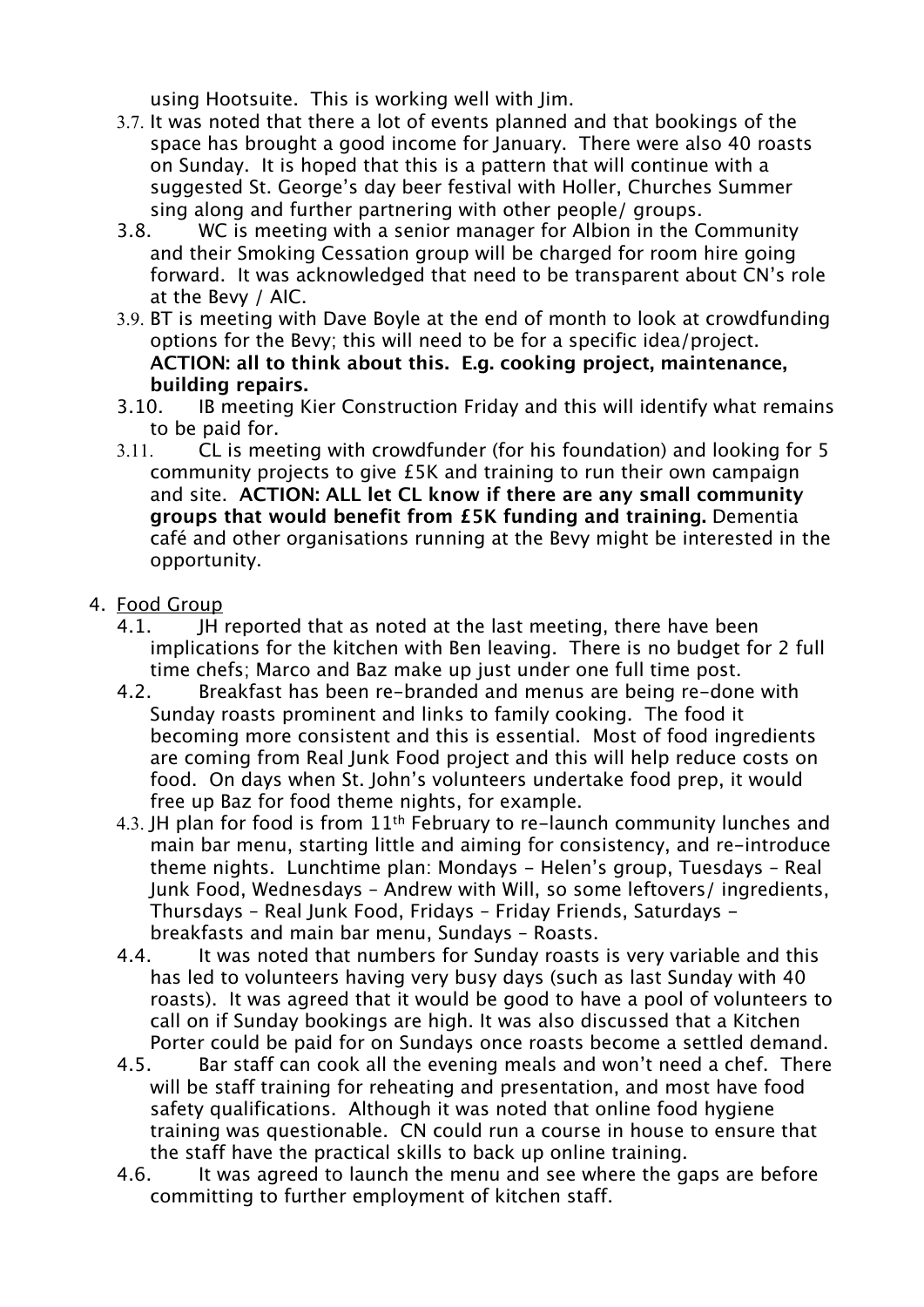# 5. Marketing

- 5.1. It was agreed that to attract students, need to plug community lunches, not the menus. Real Junk Food is a great way to hook them in. **ACTION: Produce a separate flyer for community lunches just for students.**
- 5.2. It was agreed to hold off on approaching Chalk Cliff for further funding for now. Everyone was reminded to focus on ideas that bring in money for existing costs, rather than generating new costs.
- 5.3. It was agreed to pay for 2 hours work for flyering.
- 6. Managers Report
	- 6.1. CP reported that It has been a challenging time in the pub. He was concerned about finances and spending too much in the kitchen, but happy that the plans show that it is likely that a break-even situation will happen. CP is also looking forward to working on a budget with CG & JH.
	- 6.2. It was agreed that having a sign out on the pavement advertising the Roasts might be helpful. **ACTION: WC & CN to look at this.**
	- 6.3. CP reported that The January stock take was the worst yet for various reasons which was upsetting for CP. But the one since was better, but could be improved. This issue will be closely managed by CP.
	- 6.4. Someone has been using the Bevy Bookers account (but not charging the Bevy) so CP has informed Bookers of this and added a password on the account.
- 7. Minibus latest
	- 7.1. IB explained that Brighton & Hove Community Transport have been saying there is no maintenance fee available for repair work on the Bevy minibus, unless the Bevy pay for the work.
	- 7.2. BHCT's contract with the Bevy states that they apportion costs where 50% goes to maintenance and 50% in profit. IB investigated and was able to find out that: 1) BHCT had only been putting in 25% to maintenance account, 2) BHCT had signed a contract with the Bevy stating BHCT will pay for maintenance on the Bevy bus, 3) their accounts show that they have a comfortable contingency fund. IB attended a meeting with the Director and after pointing out these facts, BHCT have covered the cost of repairs to the Bevy minibus of £3K. IB was thanked for his detective work.
	- 7.3. It was discussed that there is still no logo on the bus,. We need a secure location for storing the bus, CP has a contact that could provide a cheap vinyl wrap for advertising on the bus.
- 8. Conflict of Interest policy
	- 8.1. More people are now being paid a salary by the Bevy, so it is essential that a policy be drawn up to address any conflicts of interest. CL has drawn up a policy for agreement. CL will also create a folder for committee conflicts with an online form to update on a yearly basis. It may also mean that some guidelines are necessary about when volunteers are paid for work and what work will qualify for payment. **ACTION: WC to add a standing agenda item to ask at each committee member for any conflicts of interest.**
	- 8.2. On the whole committee members shouldn't be paid as this can lead to problems.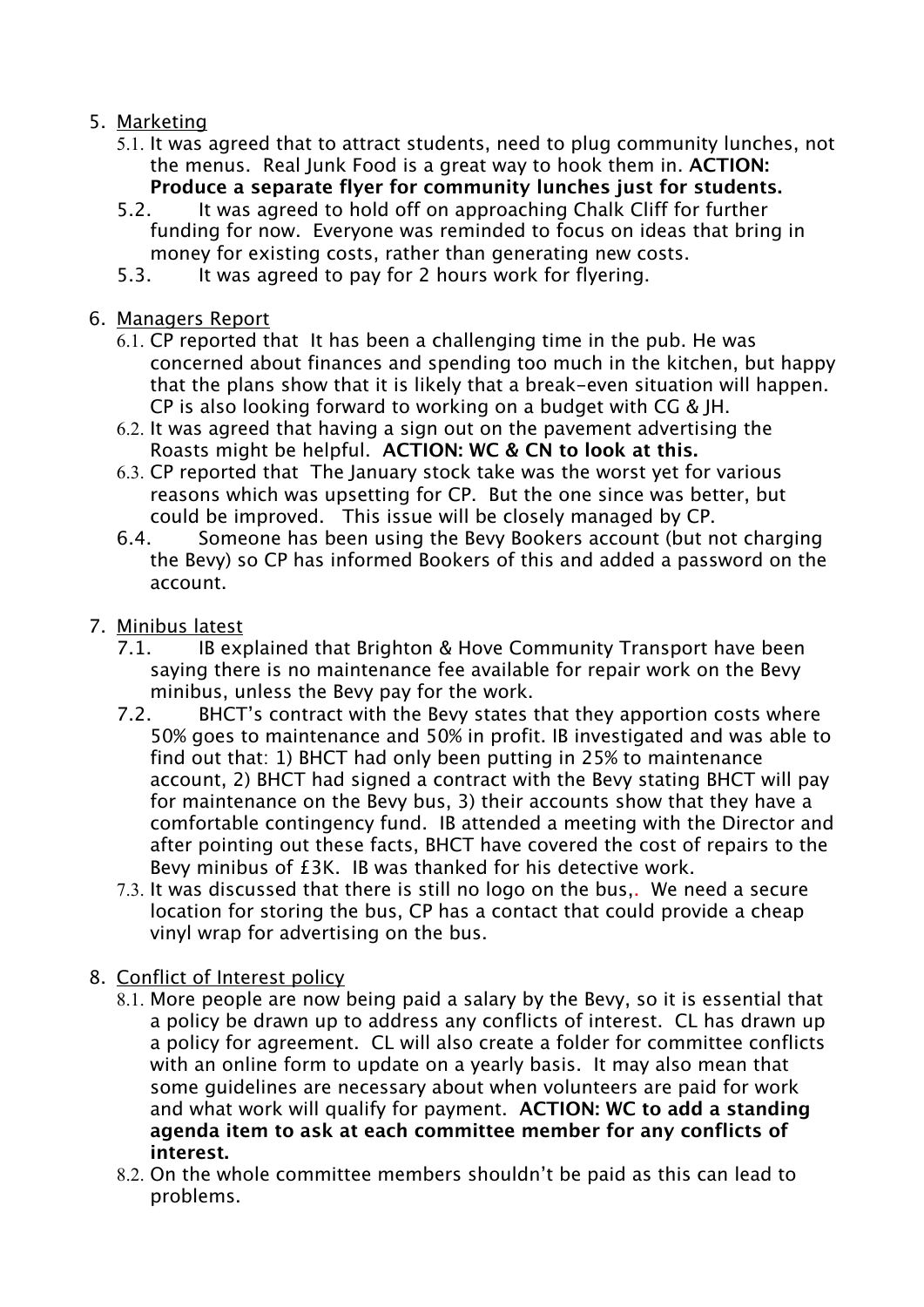- 8.3. The Bevy Conflict of Interest Policy was AGREED
- 9. Equal Opportunities Policy
	- 9.1. The Bevy Equal Opportunity Policy was AGREED
	- 9.2. It was noted that the Bevy must ensure that policies adopted are being followed. The Finance & Risk Group will be looking at them tomorrow.
	- 9.3. SdeV is taking photos of the committee for display on the noticeboard. It was suggested that people provide a list of what jobs they do (not just their role) so that pub users can understand the work done by all.
- 10. New committee members
	- 10.1. [HJ left the meeting]
	- 10.2. Helen Jones is being proposed to join the Bevy specifically to help support community development work.
	- 10.3. Committee members normally get voted on at an AGM, but they can be co-opted during the year, where there is a purpose for joining without a vote. If the committee agree to this, the request is sent to all shareholders to ask if anyone else feels they have the same skills they can interview for the post. Anyone standing for election has to have volunteered for 6 months.
	- 10.4. It was agreed that Helen be proposed to support community development work.
	- 10.5. [Helen re-joined the meeting]
- 11. Customer section

TO Several incidents were discussed. If customers wish to appeal they could do so through the  $contact@theory$  email, directly through Charlie or letter.

- 11.1.1.1. It was discussed that although the committee make decisions about operational issues, it is the staff that have to carry those decisions, handing out bans and dealing with complaints. Every incident is a 'new example' and therefore each event has to be dealt with without other cases to draw on. Although the Bevy does have a barring policy, incidents are never cut and dried and it is hard to implement a set policy.
- 11.1.1.2. Barrings should be done in a timely fashion if possible.
- 11.1.1.3. Any disclosure is taken seriously & CP must seek support from the committee, or his mentors and that he shouldn't have to make the choice about when or how to pursue an incident. It was acknowledged that training specifically around these issues is not standard in a pub and staff therefore have less skills at their disposal.
- 11.1.2. It was agreed that the Bevy needs to be less slow to react to incidents and to adhere to a 24 hours period, after which nothing else can be considered.
- 11.1.3. It was agreed that although CP can take on board committee member's ideas and feedback, ultimately it is his decision as General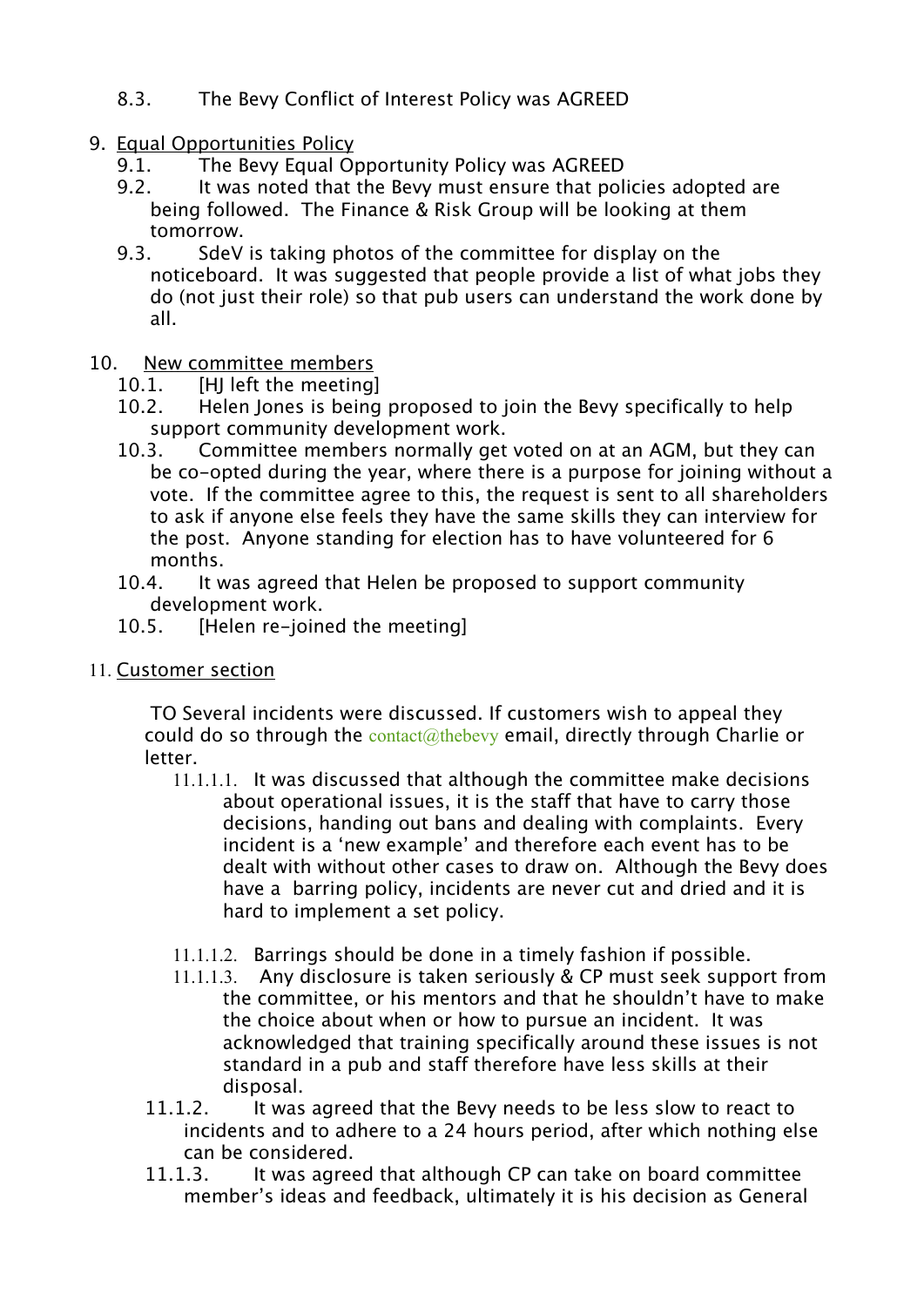Manager. It is CP's choice to implement whatever decision he deems necessary and refer any customers with a complaint to the committee.

- 11.1.4. If, when the barring meeting takes place the evidence points to a different decision to the one emailed to the committee, then it was agreed that is acceptable for CP to make a different decision from the previously agreed one.
- 11.1.5. It was noted that because it is a community pub, there is an added issue with being able to apply outright decisions.
- 11.1.6. The committee wanted to let CP that he is doing an amazing job since he's taken on the role, and it is clear that he has the respect of staff and customers.
- 11.1.7.CP acknowledged that staff changes can be difficult. It was suggested that CP doesn't work every Friday and Saturday night, especially since taking on the General Manger role. It was agreed that this is CP's decision.
- 12. Peoples Lottery/ Postcard
	- 12.1. Iain and wife buying a meal for the 2 of them.
	- 12.2. Peter –Harvey's pint glass and some bottles of beer.
	- 12.3. Jim **ACTION: WC to ask Jim's wife what Jim might like.**
- 13. AOB
	- 13.1. Historical barring
		- 13.1.1. Following a very lengthy and emotional discussion at the last committee meeting, The incident under discussion was a very serious one
		- 13.1.2. Some women had approached committee members to say that they didn't feel safe at the Bevy, and expressed extreme concern. Some committee members were not at the previous meeting.
		- 13.1.3.A discussion took place in order to respond to this. A range of information played into the committee's decision. It was also noted that a life ban could provoke retaliation, which would have an implication on staff safety. Any decision is not made lightly. The nature of The Bevy being a 'community centre' adds a level of complexity to what might elsewhere be a straightforward business decision.
		- 13.1.4. It is appreciated that we are able to raise difficult issues and talk about the decision, but we need to be careful we are not sending a very negative message to women in particular.
	- 13.2. Iain Chambers
		- 13.2.1. BT would like to talk to him about finances and that there currently aren't any funds to support him as per his duties. BT's meeting with Lottery wasn't as positive as hoped for.
		- 13.2.2. It was noted that IC is having a lot of conversations with groups, but he needs to ensure that the Bevy is foremost in his thinking with discussion and that any ideas he puts forward is for activities that the Bevy can afford to support (financially or staffing).
		- 13.2.3. It was agreed that IC need not attend meetings around more operational aspects of the Bevy, but concentrate on strategic / linking in work**. ACTION: BT to meet with IC and get an update on what his focus is.**